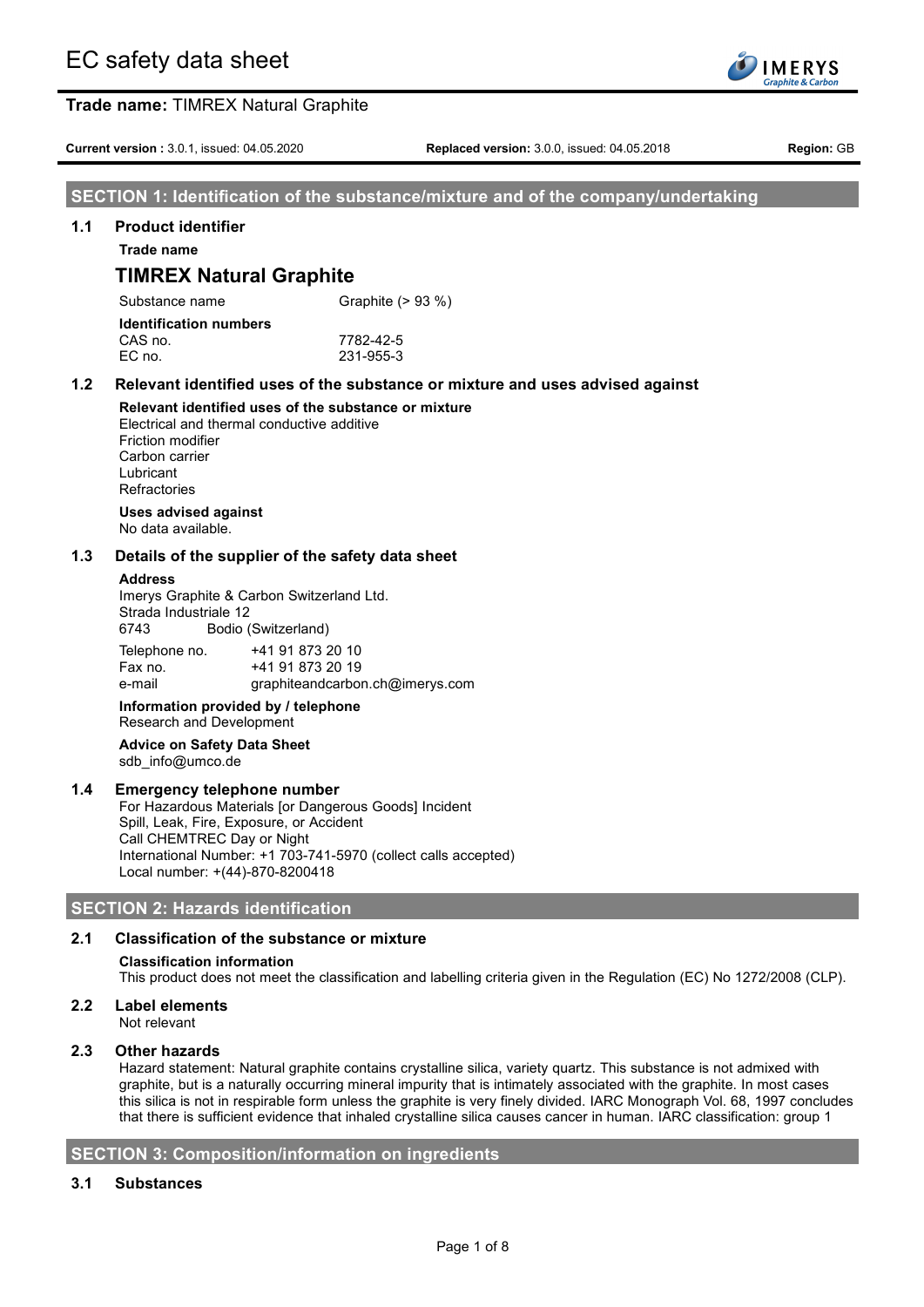**Current version :** 3.0.1, issued: 04.05.2020 **Replaced version:** 3.0.0, issued: 04.05.2018 **Region:** GB

**IMERYS** anhite & Carh

### **Chemical characterization**

| Substance name                | Graphite (> 93 %) |  |  |
|-------------------------------|-------------------|--|--|
| Formula                       | C <sub>1</sub>    |  |  |
| Molecular weight              | 12.01             |  |  |
|                               |                   |  |  |
| <b>Identification numbers</b> |                   |  |  |
| CAS no.                       | 7782-42-5         |  |  |
| EC no.                        | 231-955-3         |  |  |

#### **3.2 Mixtures**

Not applicable. The product is not a mixture.

### **SECTION 4: First aid measures**

#### **4.1 Description of first aid measures**

#### **General information**

In case of persisting adverse effects, consult a physician. Remove contaminated clothing and shoes immediately, and launder thoroughly before reusing.

#### **After inhalation**

Remove affected person from the immediate area. Ensure supply of fresh air.

### **After skin contact**

Wash off immediately with soap and water.

#### **After eye contact**

Remove contact lenses. Rinse eye thoroughly under running water keeping eyelids wide open and protecting the unaffected eye (at least 10 to 15 minutes).

#### **After ingestion**

Rinse mouth thoroughly with water. Seek medical advice immediately. Never give anything by mouth to an unconscious person.

- **4.2 Most important symptoms and effects, both acute and delayed** No data available.
- **4.3 Indication of any immediate medical attention and special treatment needed** No data available.

### **SECTION 5: Firefighting measures**

#### **5.1 Extinguishing media**

#### **Suitable extinguishing media**

Graphite is difficult to combust. Extinguishing measures to suit surroundings. **Unsuitable extinguishing media**

No data available.

**5.2 Special hazards arising from the substance or mixture**

In the event of fire, the following can be released: Carbon monoxide (CO); Carbon dioxide (CO2)

### **5.3 Advice for firefighters**

Use self-contained breathing apparatus. Wear protective clothing.

### **SECTION 6: Accidental release measures**

#### **6.1 Personal precautions, protective equipment and emergency procedures**

#### **For non-emergency personnel**

Refer to protective measures listed in sections 7 and 8. Avoid contact with skin, eyes and clothing. Ensure adequate ventilation. Avoid dust formation. High risk of slipping due to leakage/spillage of product.

#### **For emergency responders**

No data available. Personal protective equipment (PPE) - see Section 8.

#### **6.2 Environmental precautions**

Do not discharge into the drains/surface waters/groundwater.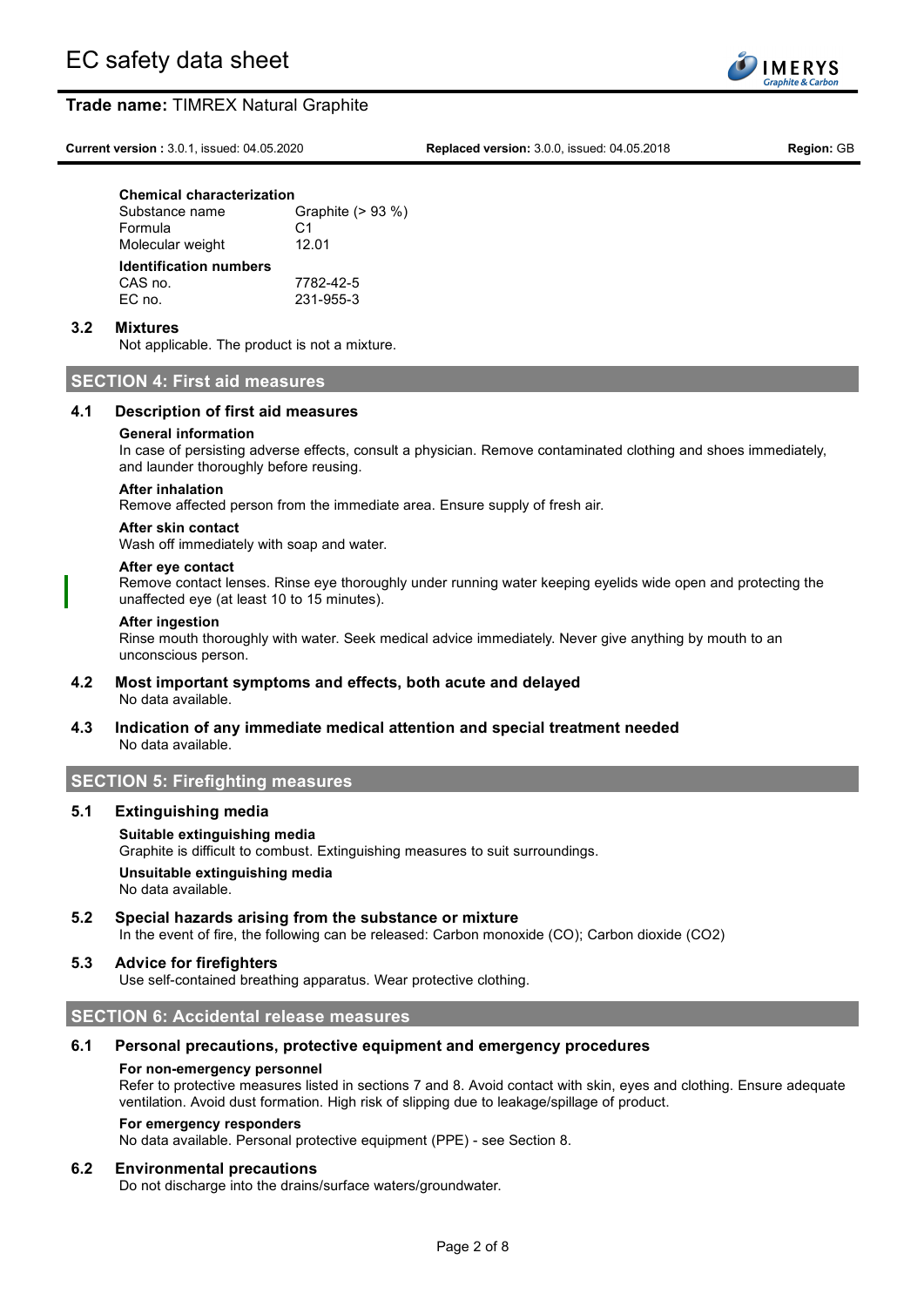

**Current version :** 3.0.1, issued: 04.05.2020 **Replaced version:** 3.0.0, issued: 04.05.2018 **Region:** GB

### **6.3 Methods and material for containment and cleaning up**

Take up mechanically. When collected, handle material as described under the section heading "Disposal considerations".

### **6.4 Reference to other sections**

No data available.

### **SECTION 7: Handling and storage**

### **7.1 Precautions for safe handling**

#### **Advice on safe handling**

Provide good ventilation at the work area (local exhaust ventilation, if necessary). If workplace exposure limits are exceeded, respiratory protection approved for this particular job must be worn.

#### **General protective and hygiene measures**

Do not eat, drink or smoke during work time. Keep away from foodstuffs and beverages. Avoid contact with eyes and skin. Remove soiled or soaked clothing immediately. Wash hands before breaks and after work. Do not inhale dust. Provide eye wash fountain in work area.

#### **Advice on protection against fire and explosion**

Dust can form an explosive mixture with air. Take precautionary measures against static charges. Keep away from sources of heat and ignition.

#### **Dust explosion class**

ST1 (slightly dust explosive)

#### **7.2 Conditions for safe storage, including any incompatibilities**

#### **Technical measures and storage conditions**

Keep container tightly closed and dry. Keep container in a cool, well-ventilated place.

#### **Requirements for storage rooms and vessels**

Containers which are opened must be carefully closed and kept upright to prevent leakage. Always keep in containers of same material as the original.

#### **Incompatible products** None known

#### **7.3 Specific end use(s)**

No data available.

### **SECTION 8: Exposure controls/personal protection**

#### **8.1 Control parameters**

#### **Occupational exposure limit values**

| <b>No</b> | <b>Substance name</b>                                    | CAS no.                  | EC no. |
|-----------|----------------------------------------------------------|--------------------------|--------|
|           | <b>Dust</b>                                              |                          |        |
|           | List of approved workplace exposure limits (WELs) / EH40 |                          |        |
|           | Dust respirable                                          |                          |        |
|           | WEL long-term (8-hr TWA reference period)                | mq/m <sup>3</sup>        |        |
|           | Comments                                                 | see Definition 44 "Dust" |        |
|           | List of approved workplace exposure limits (WELs) / EH40 |                          |        |
|           | Dust inhalable                                           |                          |        |
|           | WEL long-term (8-hr TWA reference period)                | mq/m <sup>3</sup><br>10  |        |
|           | Comments                                                 | see Definition 44 "Dust" |        |

#### **8.2 Exposure controls**

#### **Appropriate engineering controls**

No data available.

#### **Personal protective equipment**

#### **Respiratory protection**

If workplace exposure limits are exceeded, a respiration protection approved for this particular job must be worn. In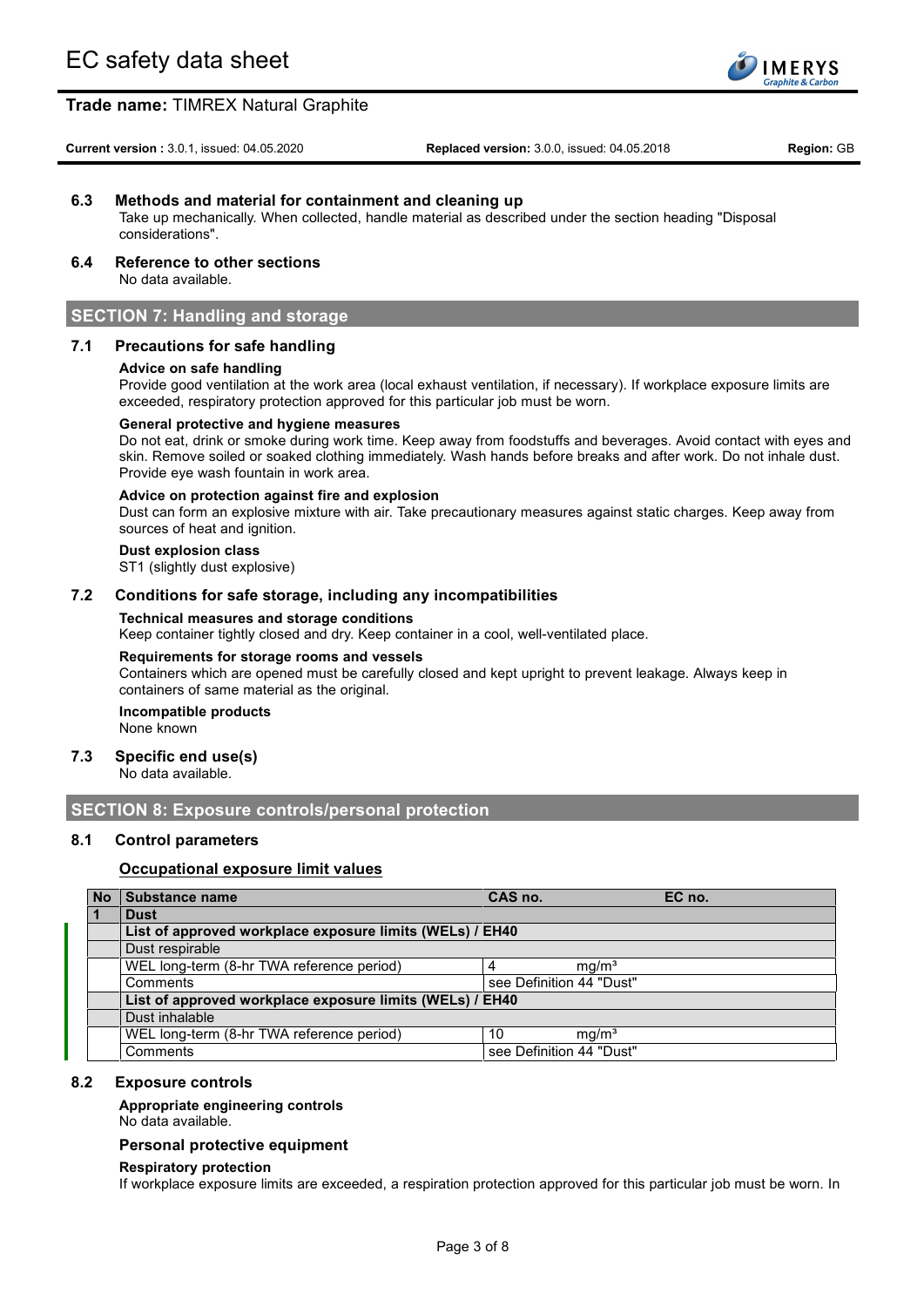

**Current version :** 3.0.1, issued: 04.05.2020 **Replaced version:** 3.0.0, issued: 04.05.2018 **Region:** GB

case of aerosol and mist formation, take appropriate measures for breathing protection in the event workplace threshold values are not specified. Dust mask Respirator FFP2SL (EN 149)

#### **Eye / face protection**

Safety glasses with side protection shield (EN 166)

#### **Hand protection**

Sufficient protection is given wearing suitable protective gloves checked according to i.e. EN 374, in the event of risk of skin contact with the product. Before use, the protective gloves should be tested in any case for its specific workstation suitability (i.e. mechanical resistance, product compatibility and antistatic properties). Adhere to the manufacturer's instructions and information relating to the use, storage, care and replacement of protective gloves. Protective gloves shall be replaced immediately when physically damaged or worn. Design operations thus to avoid permanent use of protective gloves.

Appropriate Material **Reserves** rubber

#### **Other**

Normal chemical work clothing.

#### **Environmental exposure controls**

No data available.

### **SECTION 9: Physical and chemical properties**

### **9.1 Information on basic physical and chemical properties**

| <b>Form/Colour</b>                        |                                       |
|-------------------------------------------|---------------------------------------|
| Powder                                    |                                       |
| grey to black                             |                                       |
| <b>Odour</b>                              |                                       |
| odourless                                 |                                       |
| <b>Odour threshold</b>                    |                                       |
| Not relevant                              |                                       |
| pH value                                  |                                       |
| No data available                         |                                       |
| Boiling point / boiling range             |                                       |
| No data available                         |                                       |
| Melting point / melting range             |                                       |
| Value                                     | $^{\circ}$ C<br>3500<br>appr.         |
| Decomposition point / decomposition range |                                       |
| No data available                         |                                       |
| <b>Flash point</b>                        |                                       |
| Not applicable                            |                                       |
| <b>Ignition temperature</b>               |                                       |
| Value                                     | $\overline{C}$<br>600<br>$\mathbf{L}$ |
| Reference substance                       | dispersed dust cloud                  |
| Value                                     | $^{\circ}$ C<br>365<br>$\mathbf{L}$   |
| Reference substance                       | deposited dust                        |
| <b>Auto-ignition temperature</b>          |                                       |
| No data available                         |                                       |
| <b>Oxidising properties</b>               |                                       |
| Not relevant                              |                                       |
| <b>Explosive properties</b>               |                                       |
| Not relevant                              |                                       |
| <b>Flammability (solid, gas)</b>          |                                       |
| Not relevant                              |                                       |
|                                           |                                       |

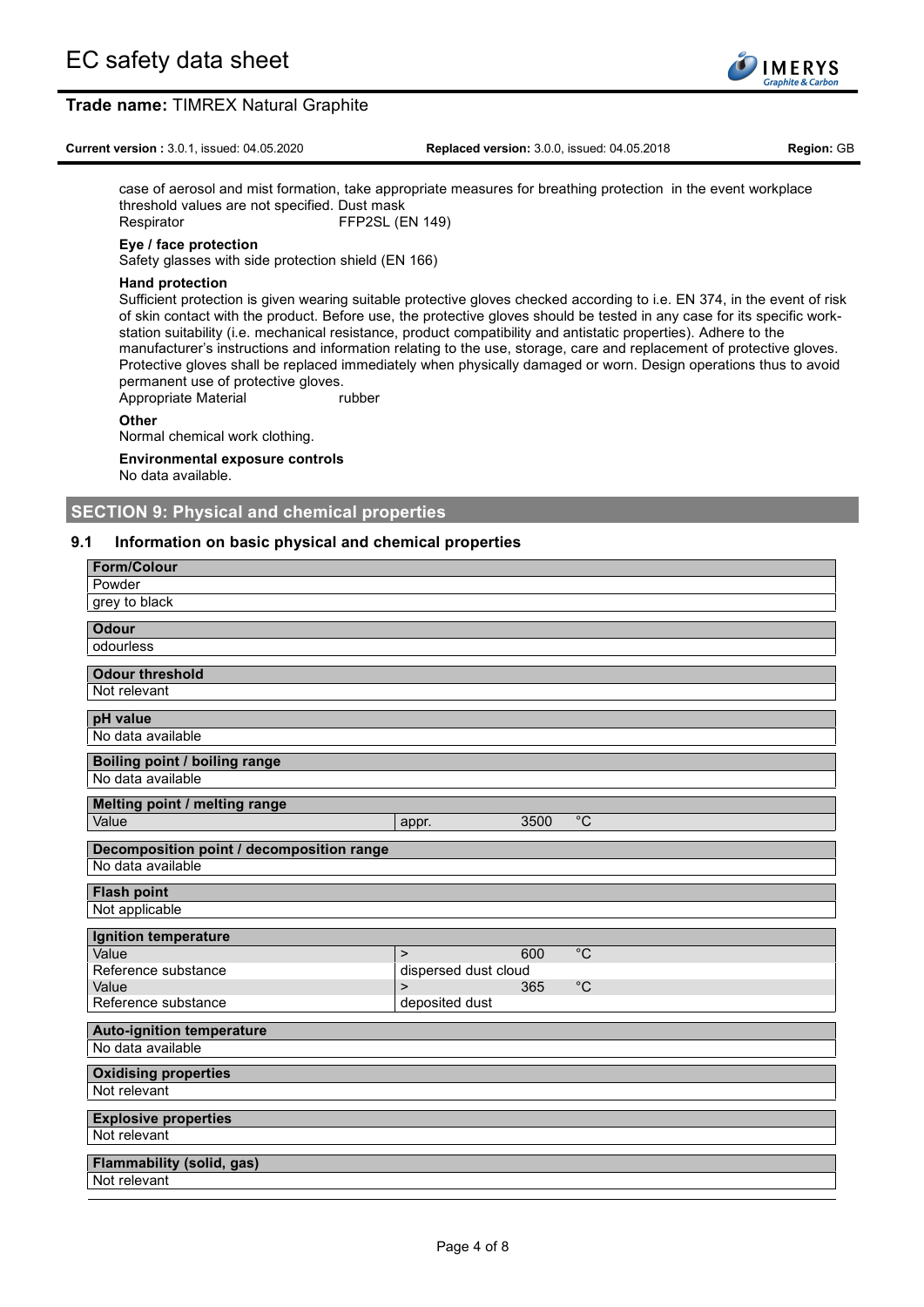**Current version :** 3.0.1, issued: 04.05.2020 **Replaced version:** 3.0.0, issued: 04.05.2018 **Region:** GB

| . |  |  |
|---|--|--|
|   |  |  |
|   |  |  |
|   |  |  |



| Lower flammability or explosive limits        |                          |     |                |        |                   |
|-----------------------------------------------|--------------------------|-----|----------------|--------|-------------------|
| No data available                             |                          |     |                |        |                   |
| <b>Upper flammability or explosive limits</b> |                          |     |                |        |                   |
| No data available                             |                          |     |                |        |                   |
| Vapour pressure                               |                          |     |                |        |                   |
| Value                                         | $\,<$                    |     |                | 0.01   | mbar              |
| Reference temperature                         |                          |     |                | 20     | $^{\circ}$ C      |
| <b>Vapour density</b>                         |                          |     |                |        |                   |
| Not relevant                                  |                          |     |                |        |                   |
| <b>Evaporation rate</b>                       |                          |     |                |        |                   |
| Not relevant                                  |                          |     |                |        |                   |
| <b>Relative density</b>                       |                          |     |                |        |                   |
| No data available                             |                          |     |                |        |                   |
| <b>Density</b>                                |                          |     |                |        |                   |
| Value                                         |                          | 2.1 |                | $-2.3$ | $g/cm^3$          |
| Reference temperature                         |                          |     |                | 25     | $^{\circ}C$       |
| <b>Bulk density</b>                           |                          |     |                |        |                   |
| Value                                         |                          | 70  | $\overline{a}$ | 720    | kg/m <sup>3</sup> |
| Solubility in water                           |                          |     |                |        |                   |
| Value                                         | $\overline{\phantom{a}}$ |     |                | 0.001  | q/l               |
| Solubility(ies)                               |                          |     |                |        |                   |
| No data available                             |                          |     |                |        |                   |
| <b>Partition coefficient: n-octanol/water</b> |                          |     |                |        |                   |
| No data available                             |                          |     |                |        |                   |
| <b>Viscosity</b>                              |                          |     |                |        |                   |
| Not relevant                                  |                          |     |                |        |                   |

### **9.2 Other information**

#### **Other information**

Flammability BZ1: not burning (100 °C), source of ignition: glowing platinium wire, 1000 °C approx Impact sensitivity: not impact sensitive

# **SECTION 10: Stability and reactivity**

**10.1 Reactivity**

No data available.

- **10.2 Chemical stability** No data available.
- **10.3 Possibility of hazardous reactions** No data available.
- **10.4 Conditions to avoid** No data available.
- **10.5 Incompatible materials** Fluorine; Chlorine trifluoride
- **10.6 Hazardous decomposition products** No hazardous decomposition products known.

### **SECTION 11: Toxicological information**

### **11.1 Information on toxicological effects**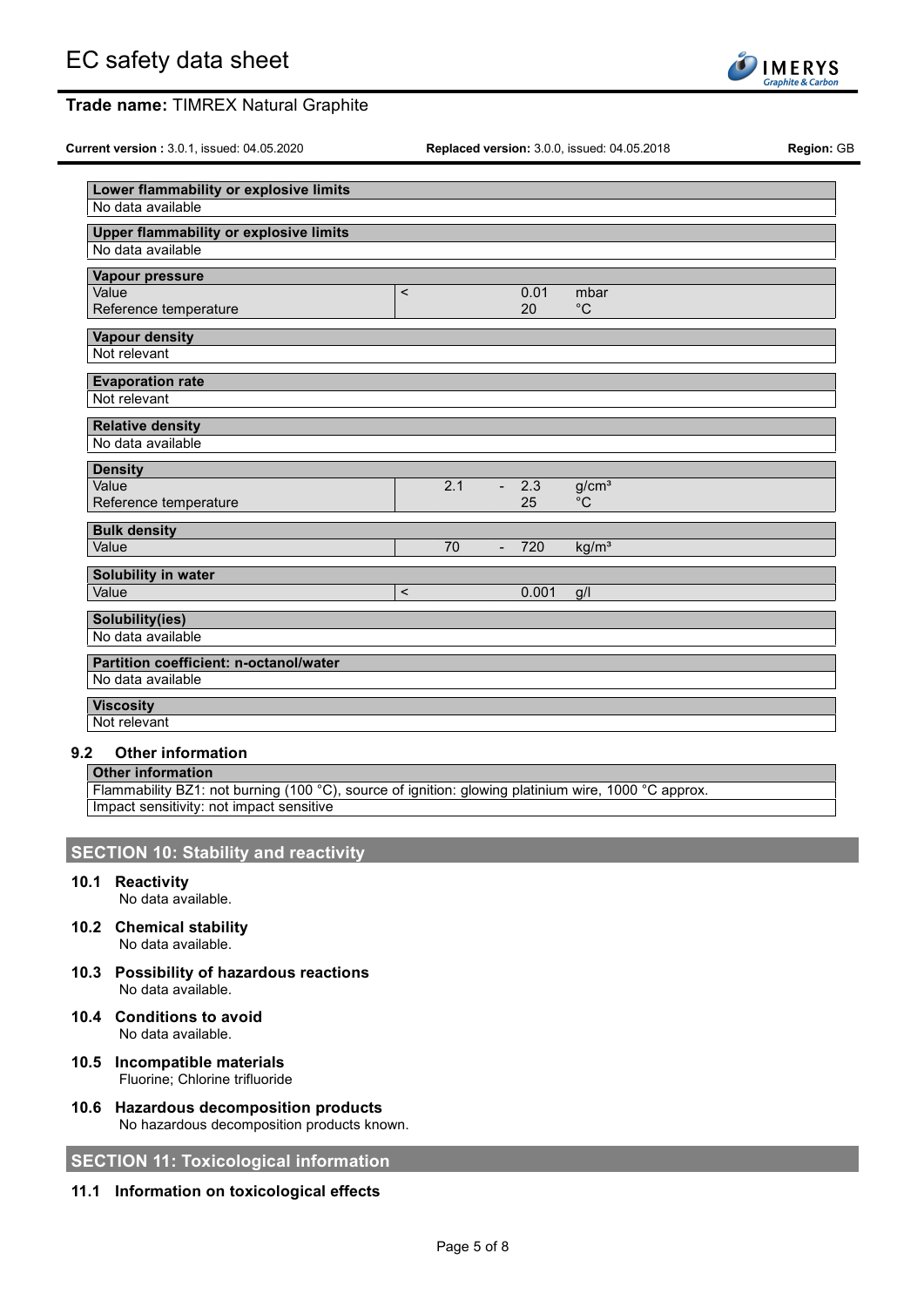

**Current version :** 3.0.1, issued: 04.05.2020 **Replaced version:** 3.0.0, issued: 04.05.2018 **Region:** GB

| $\geq$<br>rat<br>rabbit<br>OECD 404<br>non-irritant<br>rabbit<br>OECD 405<br>low-irritant | 7782-42-5<br>CAS no.<br>7782-42-5<br>CAS no.<br>7782-42-5 | 2000<br>$\overline{4}$ | 231-955-3<br>mg/kg bodyweight<br>EC no.<br>231-955-3<br>EC no.<br>231-955-3                                                                                                                                           |
|-------------------------------------------------------------------------------------------|-----------------------------------------------------------|------------------------|-----------------------------------------------------------------------------------------------------------------------------------------------------------------------------------------------------------------------|
|                                                                                           |                                                           |                        |                                                                                                                                                                                                                       |
|                                                                                           |                                                           |                        |                                                                                                                                                                                                                       |
|                                                                                           |                                                           |                        |                                                                                                                                                                                                                       |
|                                                                                           |                                                           |                        |                                                                                                                                                                                                                       |
|                                                                                           |                                                           |                        |                                                                                                                                                                                                                       |
|                                                                                           |                                                           |                        |                                                                                                                                                                                                                       |
|                                                                                           |                                                           |                        |                                                                                                                                                                                                                       |
|                                                                                           |                                                           |                        |                                                                                                                                                                                                                       |
|                                                                                           |                                                           |                        |                                                                                                                                                                                                                       |
|                                                                                           |                                                           |                        |                                                                                                                                                                                                                       |
|                                                                                           |                                                           |                        |                                                                                                                                                                                                                       |
|                                                                                           |                                                           |                        |                                                                                                                                                                                                                       |
|                                                                                           |                                                           |                        |                                                                                                                                                                                                                       |
|                                                                                           |                                                           |                        |                                                                                                                                                                                                                       |
|                                                                                           |                                                           |                        |                                                                                                                                                                                                                       |
|                                                                                           |                                                           |                        |                                                                                                                                                                                                                       |
|                                                                                           |                                                           |                        |                                                                                                                                                                                                                       |
|                                                                                           |                                                           |                        |                                                                                                                                                                                                                       |
|                                                                                           |                                                           |                        |                                                                                                                                                                                                                       |
|                                                                                           |                                                           |                        |                                                                                                                                                                                                                       |
|                                                                                           |                                                           |                        |                                                                                                                                                                                                                       |
|                                                                                           |                                                           |                        |                                                                                                                                                                                                                       |
|                                                                                           |                                                           |                        |                                                                                                                                                                                                                       |
|                                                                                           |                                                           |                        |                                                                                                                                                                                                                       |
|                                                                                           |                                                           |                        |                                                                                                                                                                                                                       |
|                                                                                           |                                                           |                        |                                                                                                                                                                                                                       |
|                                                                                           |                                                           |                        |                                                                                                                                                                                                                       |
|                                                                                           |                                                           |                        |                                                                                                                                                                                                                       |
|                                                                                           |                                                           |                        |                                                                                                                                                                                                                       |
|                                                                                           |                                                           |                        |                                                                                                                                                                                                                       |
|                                                                                           |                                                           |                        |                                                                                                                                                                                                                       |
|                                                                                           |                                                           |                        |                                                                                                                                                                                                                       |
|                                                                                           |                                                           |                        |                                                                                                                                                                                                                       |
|                                                                                           |                                                           |                        |                                                                                                                                                                                                                       |
|                                                                                           |                                                           |                        |                                                                                                                                                                                                                       |
|                                                                                           |                                                           |                        |                                                                                                                                                                                                                       |
|                                                                                           |                                                           |                        | Delayed and immediate effects as well as chronic effects from short and long-term exposure<br>Contact with the skin and eyes may cause mechanical irritation. Inhalation of dusts may irritate the respiratory tract. |

# **12.1 Toxicity**

| <b>Toxicity to fish (acute)</b>      |
|--------------------------------------|
| No data available                    |
| <b>Toxicity to fish (chronic)</b>    |
| No data available                    |
| <b>Toxicity to Daphnia (acute)</b>   |
| No data available                    |
| <b>Toxicity to Daphnia (chronic)</b> |
| No data available                    |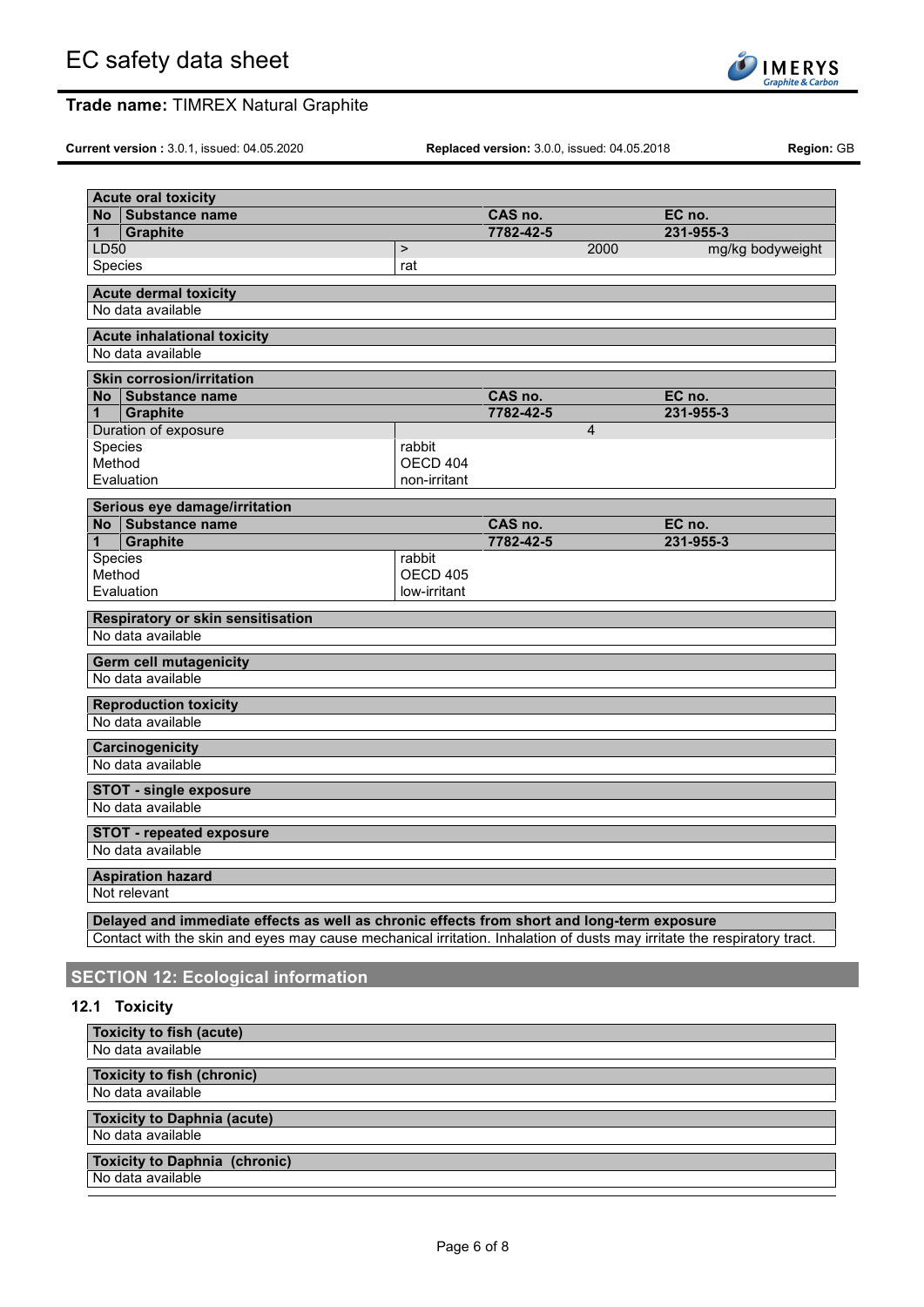

**Current version :** 3.0.1, issued: 04.05.2020 **Replaced version:** 3.0.0, issued: 04.05.2018 **Region:** GB

#### **Toxicity to algae (acute)** No data available

### **Toxicity to algae (chronic)**

### No data available

**Bacteria toxicity**

### No data available

#### **12.2 Persistence and degradability** No data available.

**12.3 Bioaccumulative potential** No data available.

# **12.4 Mobility in soil**

No data available.

**12.5 Results of PBT and vPvB assessment** No data available.

### **12.6 Other adverse effects**

No data available.

### **12.7 Other information**

**Other information** Do not discharge product unmonitored into the environment.

### **SECTION 13: Disposal considerations**

### **13.1 Waste treatment methods**

### **Product**

Disposal of the product should be carried out in accordance with all applicable regulations following consultation with the responsible local authority and the disposal company in an authorised and suitable disposal facility. Allocation of a waste code number, according to the European Waste Catalogue, should be carried out in agreement with the regional waste disposal company.

### **Packaging**

Residuals must be removed from packaging and when emptied completely disposed of in accordance with the regulations for waste removal. Incompletely emptied packaging must be disposed of in the form of disposal specified by the regional disposer.

### **SECTION 14: Transport information**

### **14.1 Transport ADR/RID/ADN**

The product is not subject to ADR/RID/ADN regulations.

### **14.2 Transport IMDG**

The product is not subject to IMDG regulations.

### **14.3 Transport ICAO-TI / IATA**

The product is not subject to ICAO-TI / IATA regulations.

**14.4 Other information** No data available.

### **14.5 Environmental hazards** Information on environmental hazards, if relevant, please see 14.1 - 14.3.

**14.6 Special precautions for user** No data available.

### **14.7 Transport in bulk according to Annex II of Marpol and the IBC Code** Not relevant

# **SECTION 15: Regulatory information**